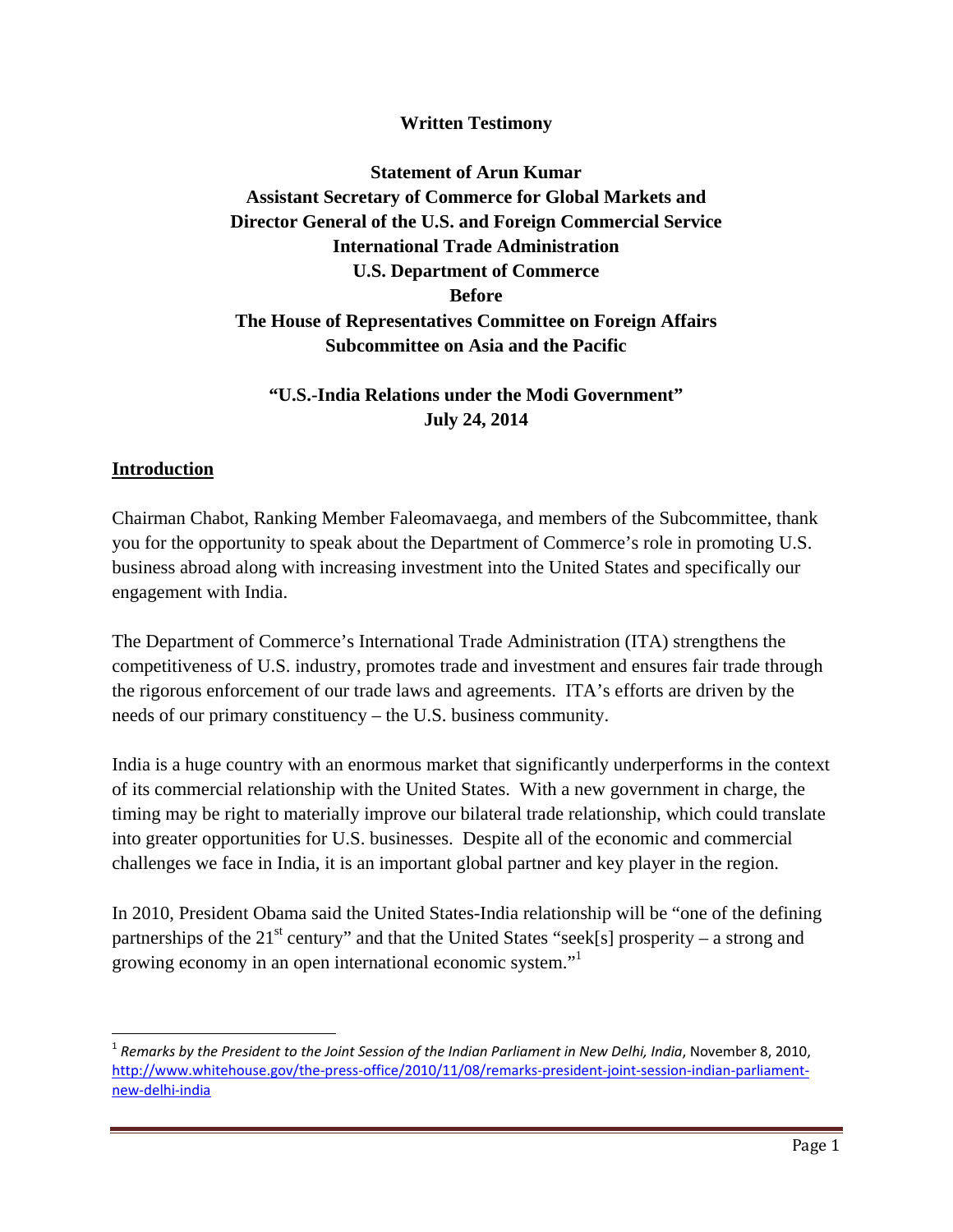From 2000-2013, United States-India trade in goods and services has grown from \$19 billion annually to \$97 billion. Having recently returned from India where I met senior Government of India (GoI) officials, chambers of commerce, and leaders of U.S. and Indian businesses, I would agree that the potential is indeed vast.

A U.S.-India Strategic Dialogue (SD) meeting is scheduled for July 31, 2014 with the participation of Secretary of State Kerry and Secretary of Commerce Pritzker. The Dialogue will build on the newly elected Prime Minister Modi's agenda to return India to robust and sustainable economic growth.

# **The Importance of India**

The commercial importance of India to the United States is growing: it is the world's third largest economy (after the United States and China) measured by GDP in terms of purchasing power parity (\$6.78 trillion in 2013), the tenth largest in nominal GDP (\$1.88 trillion), and the eighth largest consumer economy.<sup>2</sup> It has an urban middle class forecasted to reach 400 million people and a significant "affluent class," both of which translate into high-potential markets for U.S. exporters.

India is currently a relatively small market for the United States, in terms of total U.S. exports, highlighting the potential opportunity for continued growth. Manufactured goods such as diamonds, gold, and jewelry; aircraft and aircraft parts; and machinery are among the leading products that the United States exports to India. (See table below.)

| Product                                                           | Value of Exports in \$ | Share of Total U.S. Goods<br>Exports to India |
|-------------------------------------------------------------------|------------------------|-----------------------------------------------|
| Diamonds, Gold, and<br>Jewelry                                    | \$5.8 billion          | 26.4%                                         |
| <b>Aircraft and Parts</b>                                         | \$3.0 billion          | 13.5%                                         |
| Machinery                                                         | \$2.2 billion          | 10.3%                                         |
| <b>Electrical Machinery</b>                                       | \$1.3 billion          | 6.0%                                          |
| Medical, Analytical, and<br>Measuring and Checking<br>Instruments | \$1.3 billion          | 5.9%                                          |

# **Top U.S. Goods Exports to India in 2013**

 <sup>2</sup> World Bank Indicators for 2013: GDP (Current US\$); and GDP, PPP (current international \$); and Household final consumption expenditure (current US\$).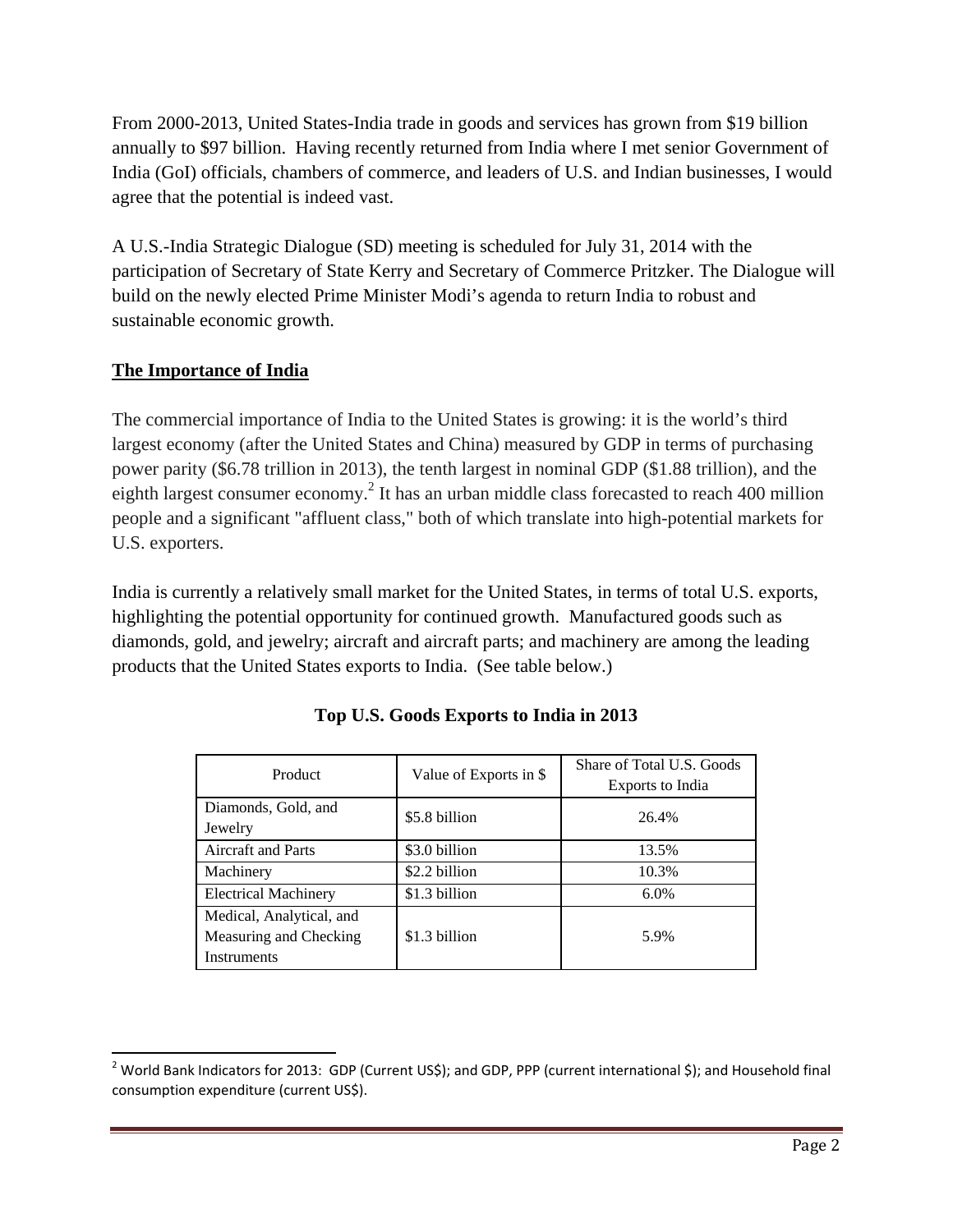| Carbon Black, Coal,<br>Petroleum Coke, and<br>Petroleum Oils | \$1.3 billion     | 5.8%                                                      |
|--------------------------------------------------------------|-------------------|-----------------------------------------------------------|
| India Total                                                  | \$21.8 billion    | $1.4\%$<br>(Share of U.S. goods)<br>exports to the world) |
| World                                                        | \$1,579.6 billion |                                                           |

Source: Census Bureau, Global Trade Atlas (accessed June 30, 2014)

| Service                                                                | Value of Exports in \$ | Share of Total U.S.<br>Services Exports to India         |
|------------------------------------------------------------------------|------------------------|----------------------------------------------------------|
| Travel (for all purposes including<br>education)                       | \$7.3 billion          | 54.4%                                                    |
| Transport                                                              | \$2.0 billion          | 14.7%                                                    |
| Other business services                                                | \$1.1 billion          | 7.9%                                                     |
| Telecommunications, computer, and<br>information services              | \$961 million          | 7.1%                                                     |
| Charges for the use of intellectual<br>property not included elsewhere | \$890 million          | 6.6%                                                     |
| Financial services                                                     | \$567 million          | 4.2%                                                     |
| Maintenance and repair services not<br>included elsewhere              | \$332 million          | 2.5%                                                     |
| Government goods and services not<br>included elsewhere                | \$270 million          | 2.0%                                                     |
| Insurance services                                                     | \$88 million           | 0.7%                                                     |
| India Total                                                            | $$13.5\, billion$      | 2.0%<br>(Share of U.S. services<br>exports to the world) |
| World                                                                  | \$687.4 billion        |                                                          |

#### **Top U.S. Services Exports to India in 2013**

\*Source: U.S. Bureau of Economic Analysis, *Table 1.3. U.S. International Transactions, Expanded Detail by Area and Country;* and *Table 1.1, U.S. International Transactions* (for U.S. exports to world). Release date June 18, 2014 for both tables.

A priority for ITA is to expand commercial opportunities for U.S. exporters in India through the promotion of U.S. exports of goods and services and improved access to the Indian market.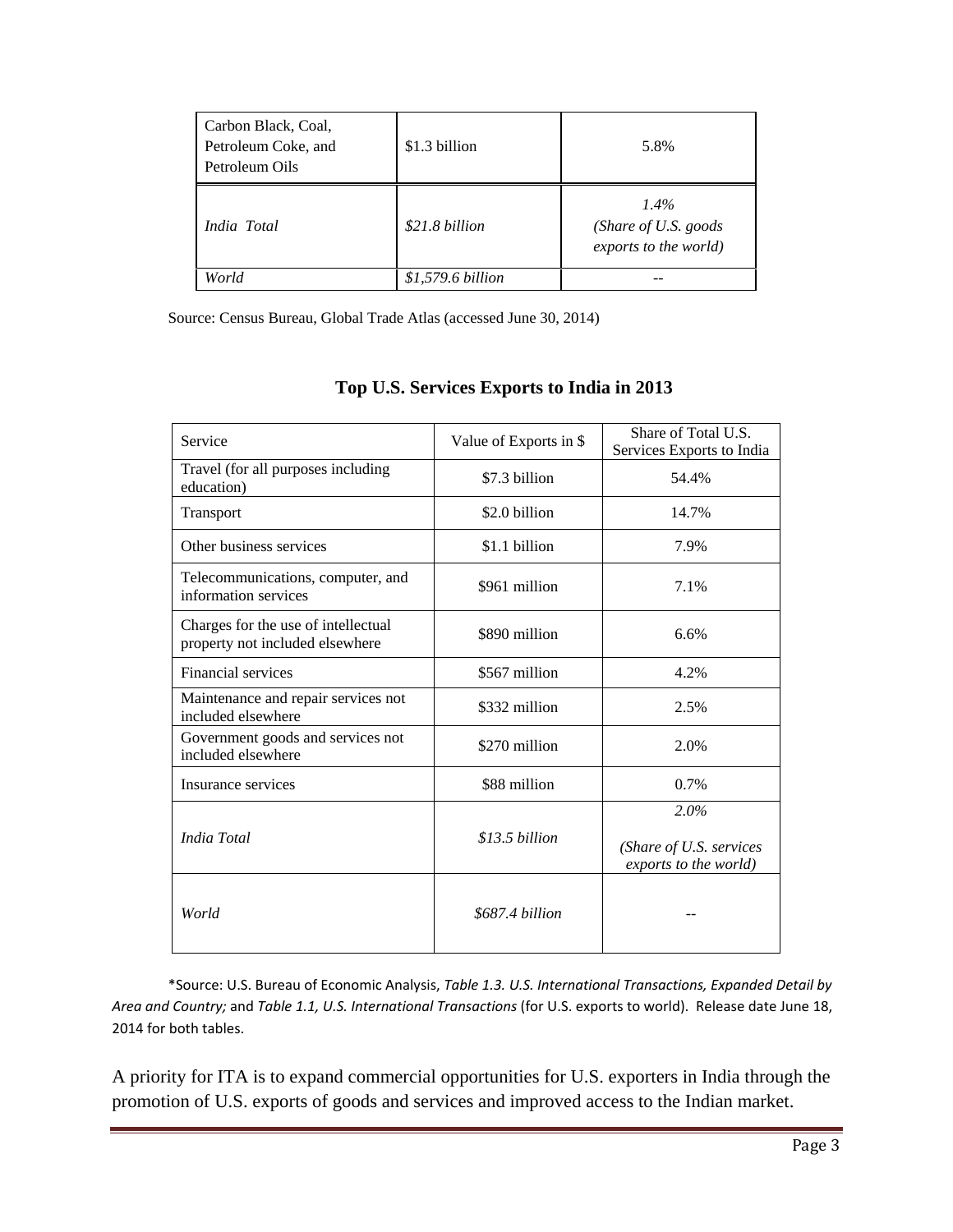Another priority is to increase direct investment in the United States from India. These efforts are part of a broader Administration effort to increase prosperity in both countries and complement bilateral efforts to enhance regional and global security. This ultimately strengthens democracy and civil society around the world.

ITA's presence in India, with a total of seven posts (New Delhi, Ahmedabad, Bangalore, Chennai, Hyderabad, Kolkata, and Mumbai), gives it the largest footprint of any ITA operation outside the United States in terms of number of locations in one country. In Ahmedabad and Bangalore, the Commercial Service is the only U.S. Government agency present and supports the U.S. Mission in India as a whole. In cooperation with local Indian business chambers, we operate 13 American Business Corners (ABCs) in second- and third-tier cities in every region of India to promote U.S. goods and services exports as broadly as possible. Since we opened the first ABCs in 2012, they have recorded 60 export success stories and one foreign direct investment success.

# **Supporting U.S. Companies**

ITA understands the value of exports and its direct correlation to job growth. ITA plays a vital role in the needs of American companies seeking to do business in India. The Indian subcontinent is one of the largest and most diverse markets served by ITA. ITA, through its U.S. and Foreign Commercial Service (Commercial Service), whose mission includes to help U.S. companies enter new markets and expand exports in current ones, currently has staff in over 100 cities in the United States and at U.S. Embassies and Consulates in over 75 markets around the world.

ITA's Commercial Service in India currently has 63 employees, including ten Foreign Service Officers and 53 locally-employed staff. They are located in seven offices which provide broad geographic coverage in a varied and decentralized market. The India-based Commercial Service staff also includes Officers supporting two other Commerce Department bureaus (Patent and Trademark Office and the Bureau of Industry and Security), raising the total Commerce staff count to 72.

The geographic dispersion of the Commercial Service's India-based staff reflects the decentralized way business is conducted in India and accounts for the strong and influential role of India's 29 States. While the potential for export sales into such a vast market is striking, the challenges in India are significant, and ITA will continue to explore opportunities for improved market access for U.S. businesses with the new Government of India. ITA's proactive support for U.S. firms exporting to India helps American companies become more competitive in the Indian market.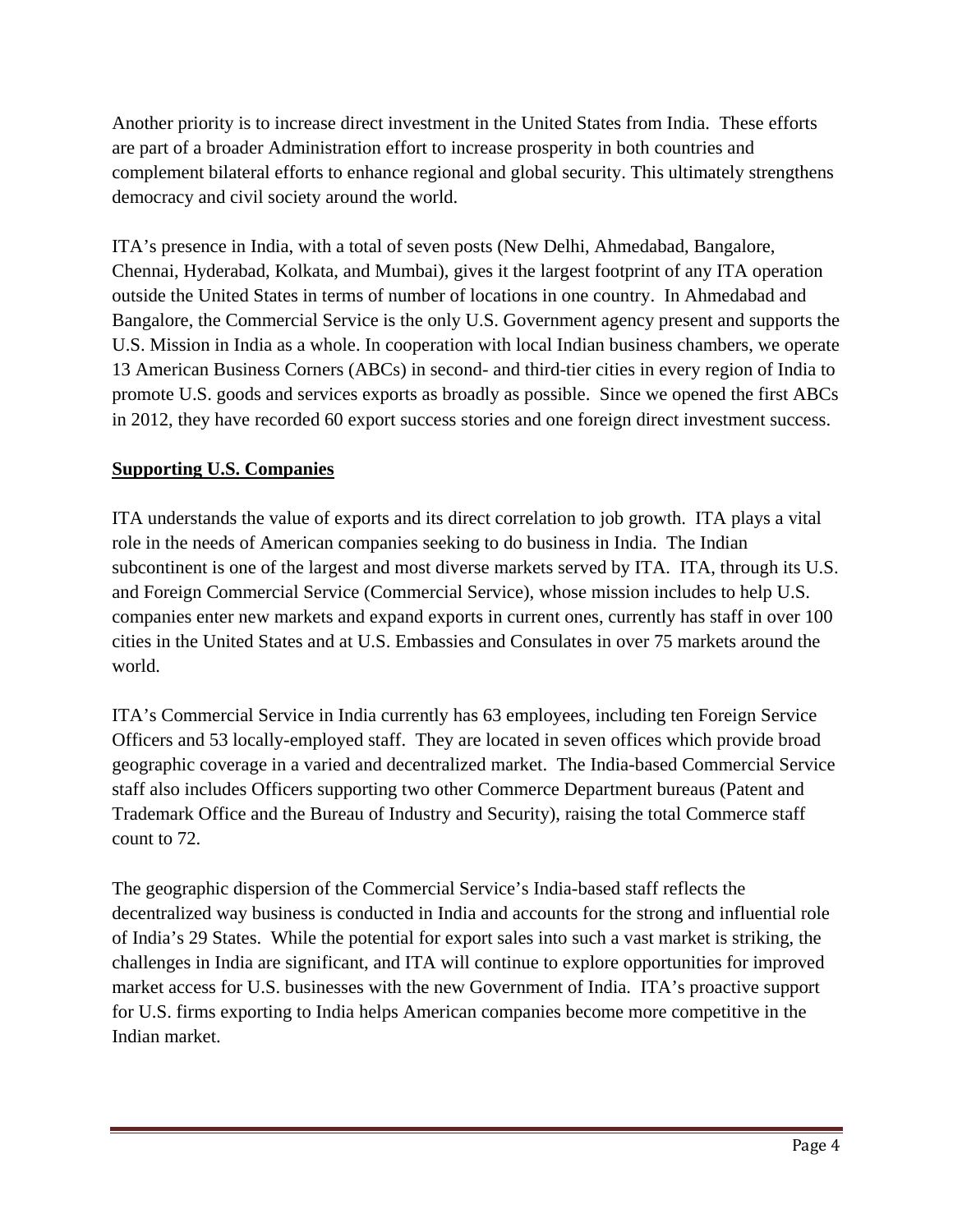ITA maintains staff at the Asian Development Bank (ADB) in the Philippines where we provide information to U.S. companies on projects funded by the ADB. India is the biggest borrower from the ADB in the region as its infrastructure needs are substantial. This year, Commercial Service India began developing a closer working relationship with ADB staff. The demand for infrastructure growth in India will increase the demands for capital and ITA stands ready to help U.S. exporters tap into these projects as they come online.

ITA also runs the Advocacy Center, which coordinates U.S. Government advocacy for small, medium, and large U.S. companies in various sectors to assist in winning government contracts across the globe. In regards to India, between FY 2010 and 2013, ITA recorded advocacy wins with estimated contract values of \$5.2 billion and U.S. export content of \$5.0 billion. So far in FY 2014, we have successfully helped U.S. companies win \$4.2 billion in contracts, all of which was U.S. content. The Advocacy Center currently has \$30.9 billion in proposed contracts in the India portfolio, including \$15.1 billion in U.S. export content, for which the U.S. Government is an advocate abroad.

### **Meeting the Challenges of Doing Business**

Doing business internationally can be risky and confusing for companies, particularly the smalland medium-sized enterprises that are at the core of ITA's mission. ITA's policy efforts are geared toward improving short-, medium- and long-term successes in international commerce. We do this in four ways: 1) by providing direct support to U.S. companies, using existing tools and relationships to help resolve commercial problems; 2) by opening markets and working with foreign governments to improve the business climate; 3) by representing U.S. business interests during trade negotiations; and 4) by helping to enforce our current trade agreements.

As noted previously, India is our  $18<sup>th</sup>$ -largest goods export market, and the United States-India commercial relationship holds great potential for growth. However, the current level of U.S. exports is actually rather small for a market of India's size. There are many issues that limit our trade from reaching that potential. U.S. companies need to be aware of and vigilant about these issues before attempting to enter the Indian market. These include protection and enforcement of intellectual property rights (IPR); localization requirements; high tariffs and other import charges; market access barriers for certain services sectors; a difficult regulatory and bureaucratic system that often lacks transparency and predictability; and corruption.

ITA provides direct support for real-time business needs; its goal is to monitor and work with other U.S. agencies to ensure that India implements and adheres to its trade agreement obligations and otherwise affords market access for U.S. exports. ITA uses its close relationship with U.S. industry, as well as its understanding of India's political, cultural and business climate, to ensure that India is fulfilling its obligations and that our companies are able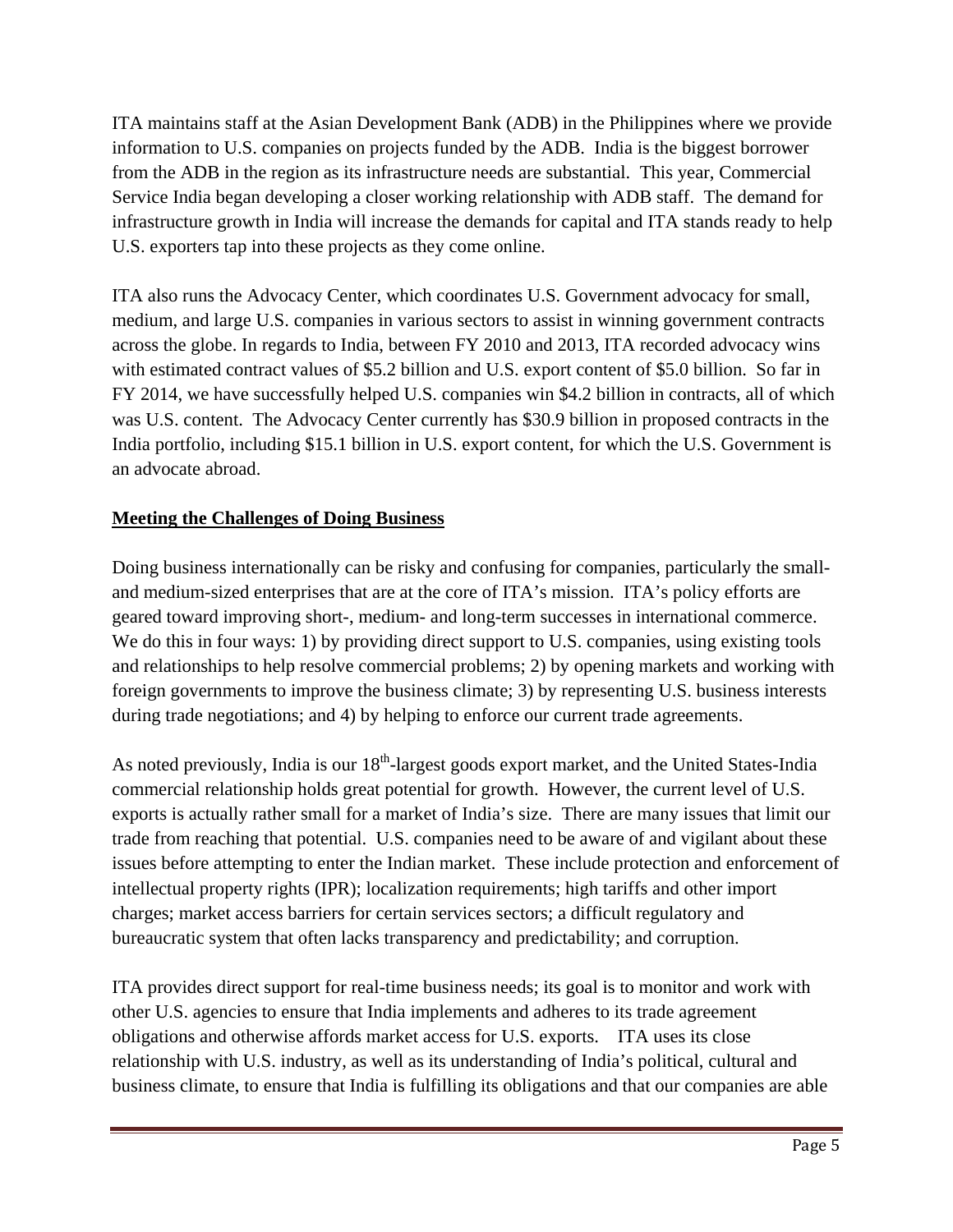to compete with domestic firms in that country. Our network of foreign and domestic commercial officers, locally-employed staff, and industry experts in Washington, D.C and trade specialists around the country work closely with U.S. firms to help them overcome barriers to doing business in foreign markets.

Let me highlight some key initiatives where ITA plays a critical role to facilitate U.S. companies' success in the Indian market.

ITA leads the public-private U.S.-India Commercial Dialogue (CD). The CD has been effective in facilitating information exchanges between government and private-sector experts on standards and regulatory procedures. In March, we renewed the CD for its eighth two-year term. ITA also chairs working groups on biotechnology, life sciences and civil aviation and infrastructure in the public-private High Technology Cooperation Group led by Commerce's Bureau of Industry and Security. ITA has chaired the working group on industrial tariffs and non-tariff barriers under the Trade Policy Forum led by the Office of the U.S. Trade Representative (USTR). We are supporting the technical discussions on a bilateral investment treaty (BIT) with the Indian Government that are led by USTR and the State Department. A BIT could provide added confidence to investors, deepen our economic relationship, and support job creation and economic growth in both countries.

## **Linking U.S. Business with Buyers Overseas and Attracting Investment Back Home**

ITA provides numerous tools to help U.S. companies learn more about the Indian market, and meet potential clients, distributors, and partners. ITA organizes trade missions and trade events, and provides market research, export counseling and customized support to companies looking to export to India. In fact, the Commerce Department is organizing an executive-led trade mission to India in February 2015. The mission will introduce U.S. firms to India's rapidly expanding ports and marine technology market. Given the new Government of India priorities in infrastructure (Rail, Roads, Power, Ports, Airports, Water and Energy), the Department is redoubling its efforts to increase U.S. exports and to align them with the priorities identified by the Government of India.

As demonstrated in the table below, each year ITA's customers are reporting more export successes by new-to-market clients in India. Since 2010, more and more U.S. companies have been exporting to India.

| Year | <b>Export Successes</b> | <b>New-to-Market Clients</b> |
|------|-------------------------|------------------------------|
| 2010 | 464                     | 121                          |
| 2011 | 498                     | 144                          |
| 2012 | 470                     | 185                          |
| 2013 | 763                     | 101                          |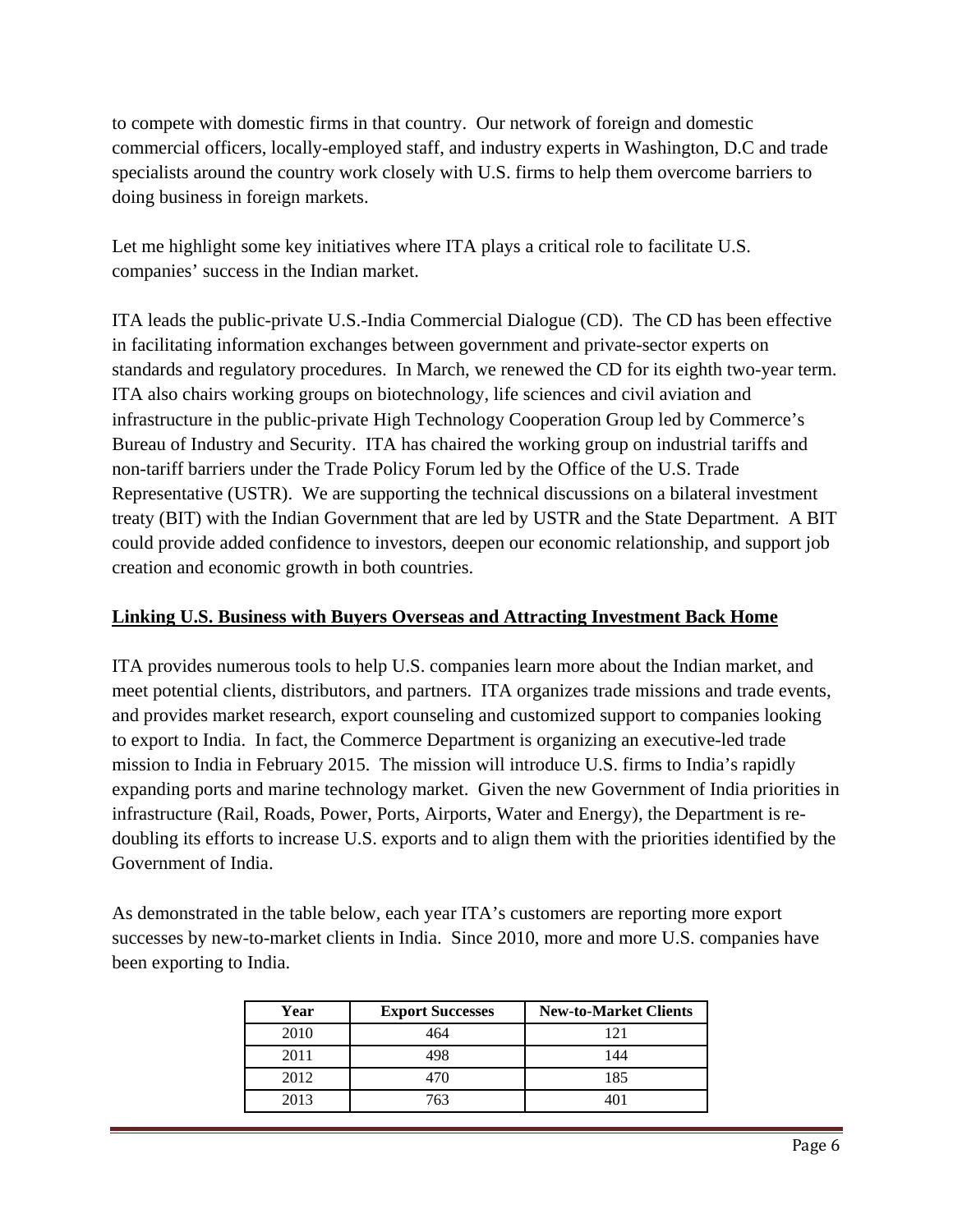ITA prides itself on helping U.S. companies, especially small and medium-sized enterprises (SMEs). For example, Avazzia, Inc., a Dallas-based SME manufacturer of electro-stimulating pain management devices, contacted its local U.S. Export Assistance Center with the goal of selling its products and services in India's growing healthcare market. The Mumbai Commercial Service office provided a Gold Key Service to Avazzia, that is, our in-country ITA staff researched the local market and arranged face-to-face meetings for the company with numerous potential distributors and agents in India. Since receiving these services, Avazzia Inc. has entered into a distributorship agreement with a Mumbai-based company and shipped its first order to India, recording a new-to-market success.

### **Enforcing Domestic Trade Laws**

ITA is in charge of enforcing the antidumping duty (AD) and countervailing duty (CVD) laws, and also has statutory authority to monitor trade agreement compliance.<sup>3</sup> Through enforcement of trade remedy laws and ensuring that our trading partners abide by their international commitments, ITA provides U.S. businesses and workers the opportunity to compete on a level playing field both in the United States and abroad.

With respect to our trade remedy laws, our AD and CVD investigations are conducted in a fair, objective and transparent manner and in accordance with U.S. law and our international obligations. U.S. AD and CVD proceedings afford all interested parties involved the opportunity to participate and defend their interests. Enforcement of the trade remedy laws plays an important role in supporting the USG's goal of advancing a progressive trade agenda. As of July 7, 2014, ITA maintains the following AD and CVD orders and ongoing investigations with respect to India:

| <b>July 2014</b>     | Antidumping | <b>Countervailing</b> | <b>Products</b>                                         |
|----------------------|-------------|-----------------------|---------------------------------------------------------|
| India Orders         | 14          | 8                     | Consumer goods,<br>paper products,<br>steel products,   |
|                      |             |                       | agricultural/aquac<br>ulture products,<br>and chemicals |
| India Investigations | 3           | 3                     | Various steel                                           |
|                      |             |                       | products                                                |

 $3$  Reorganization Plan No. 3 of 1979, which amended 19 USC Sec. 2171 (describing the functions of the United States Trade Representative under the Trade Act of 1974), assigns the Secretary of Commerce "general operational responsibility for major nonagricultural international trade functions of the United States Government, including…monitoring compliance with international trade agreements to which the United States is a party."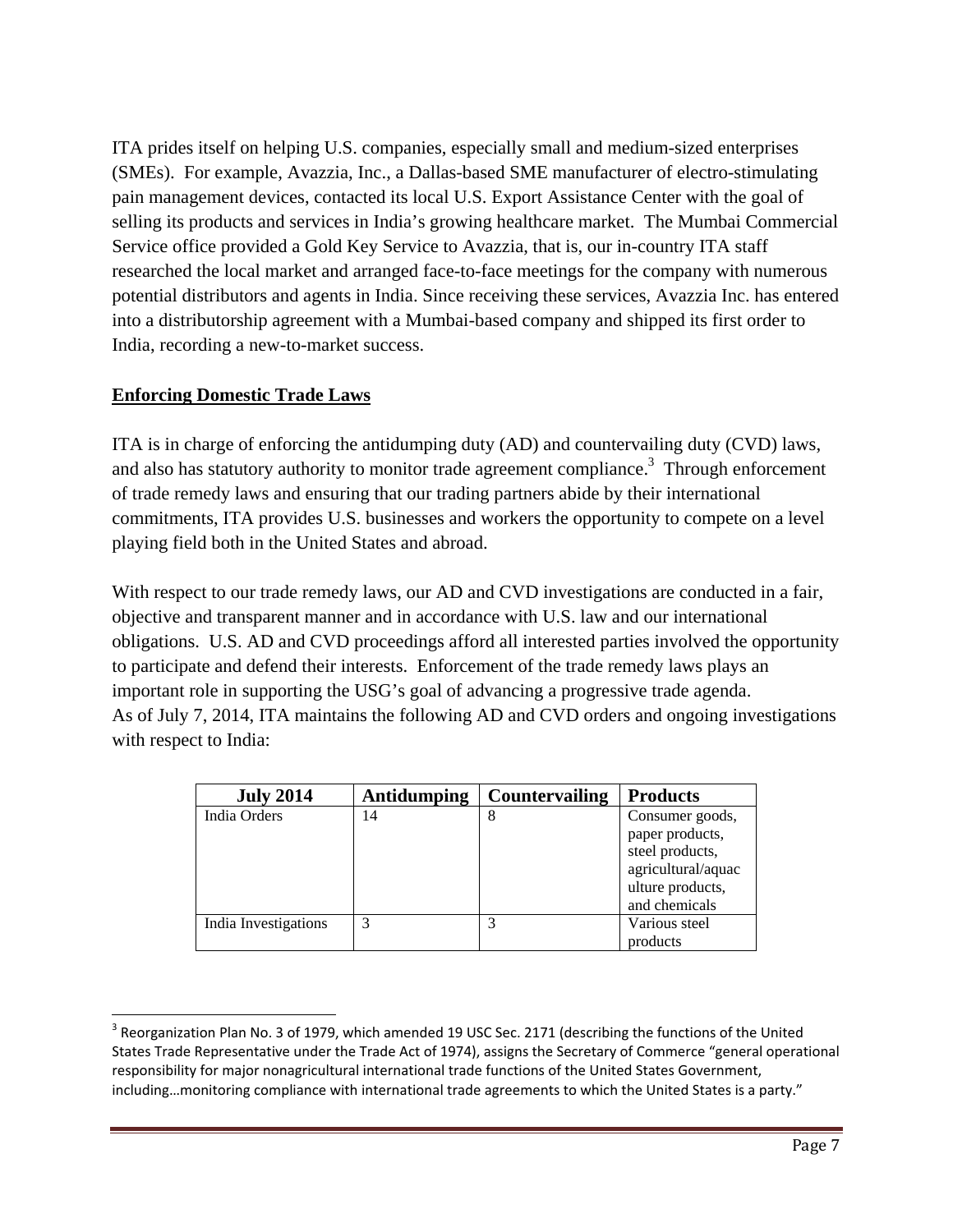In addition, ITA helps U.S. businesses, including small and medium-sized companies, overcome foreign government-imposed trade barriers to gain access to and fair treatment in India, as well as to the rest of the world. ITA monitors foreign governments' compliance with trade agreement obligations and engages with these governments when problems arise. This includes working closely with U.S. producers and exporters subject to foreign trade remedy actions to track their interactions with the foreign administrating authorities. For example, ITA supported Diebold, a Canton, Ohio-based manufacturer of automated teller machines (ATMs), in its efforts to gain duty free access to India's information technology (IT) sector. India had determined to not classify Diebold's machines as the type of machines eligible for duty free access under the WTO Information Technology Agreement, subjecting them instead to duties of 30 percent. ITA, in cooperation with other U.S. Government agencies, intervened successfully in dialogue with the Indian Commerce and Finance Ministries asking them to reconsider this decision. As a result, India re-classified the machines, reducing the tariffs Diebold owed from 30 percent to zero, and giving it continued duty-free access to an over \$100 million market.

### **Foreign Direct Investment (FDI)**

While our trade promotion activities are pivotal to improving the U.S. economy, inward investment also contributes significantly to job creation and economic growth. ITA is seizing this potential and has been working diligently around the world to let investors know that the United States is open for business. In total, U.S. subsidiaries of foreign companies accounted for one-fifth of total U.S. exports, showing the important relationship between trade and investment. In 2012, Indian companies' stock of FDI in the United States was valued around \$9.0 billion.<sup>4</sup> Between January 2003 and May 2014, 331 investment projects were announced by Indian firms in the United States, led by the following sectors: software and information technology services, business services, financial services, plastics, and industrial machinery.<sup>5</sup> Conversely, as of 2012, U.S. FDI into India was valued at more than \$28 billion.<sup>6</sup>

While India is not our largest source of FDI, it has great potential. In terms of average annual growth over the past five years, India is the eighth-fastest growing source of FDI in the United States, with a compound annual growth rate of 17.8 percent.<sup>7</sup> U.S. subsidiaries of Indian firms employed over 45,100 U.S. workers in 2011, with an average yearly salary of \$64,922. U.S.

<sup>4</sup> U.S. Bureau of Economic Analysis, *Historical‐Cost Foreign Direct Investment Position in the United States and* Income Without Current-Cost Adjustment, by Country of Foreign-Parent-Group, 2012, by UBO (Ultimate Beneficial Owner) (Accessed July 3, 2014)<br><sup>5</sup> Source: FDIMarkets.com<br><sup>6</sup> U.S. Bureau of Economic Analysis, *U.S. Direct Investment Position Abroad on a Historical-Cost Basis: Country* 

Detail by Industry, 2012 (accessed July 3, 2014).<br><sup>7</sup> Calculated from U.S. Bureau of Economic Analysis, Historical-Cost Foreign Direct Investment Position in the

United States and Income Without Current-Cost Adjustment, by Country of Foreign-Parent-Group, by UBO (Ultimate *Beneficial Owner)* (Accessed July 3, 2014) – by UBO (Ultimate Beneficial Owner)